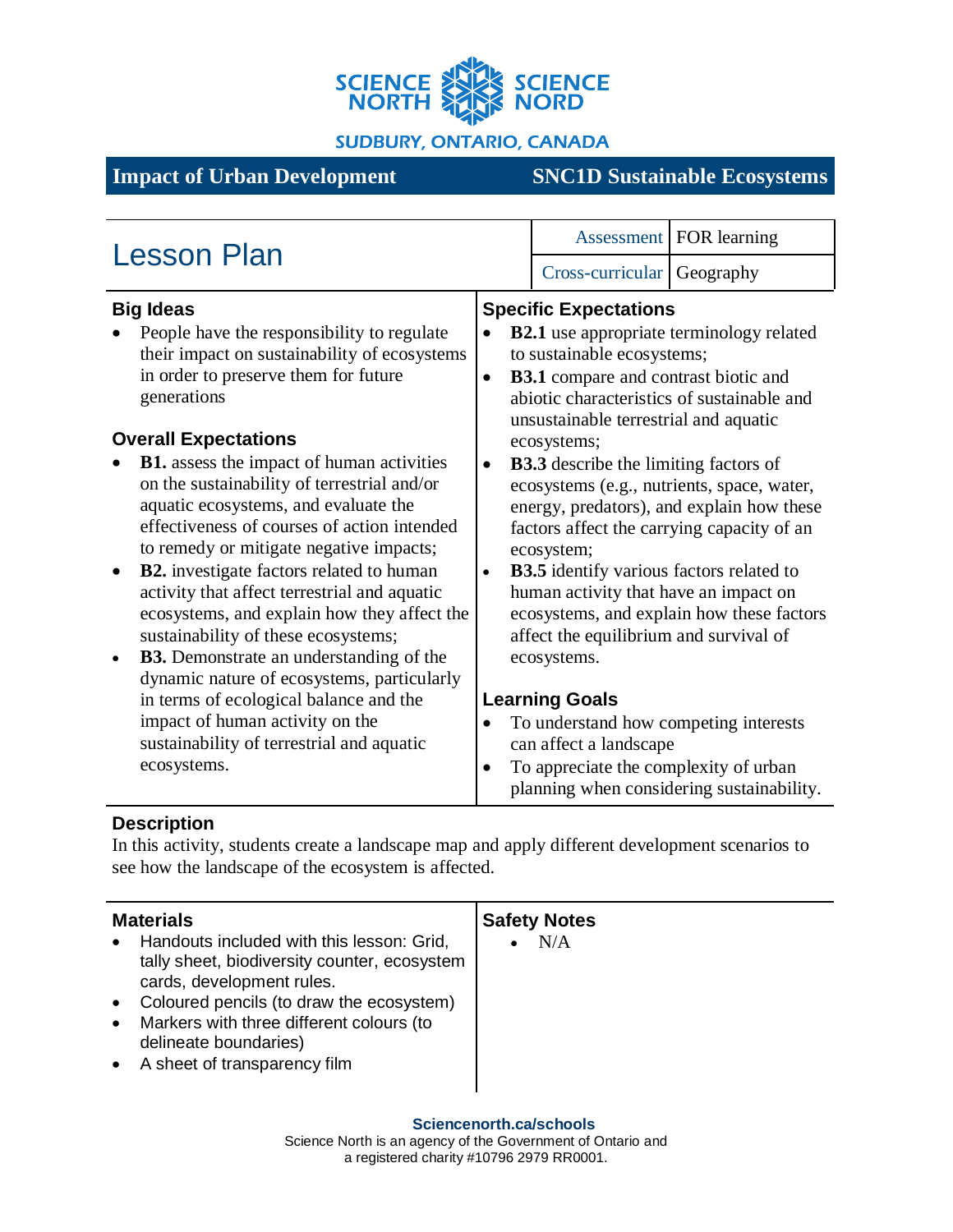## **Introduction**

#### Urban Development

Start with a **brief discussion about urban development**. You can tie it in with other lessons you might do on studying impact of humans on ecosystems etc. Here are some questions to consider:

- Have you seen construction begin on new homes in your community? What used to be in the place where the homes are being built.
- What do you think the impact on the environment is?
	- o Plants and animals lose space; some may be pushed out, more disturbances for the environment, possible pollution, less food for predators, etc.
	- o A decrease in predator populations can lead to an increased population for other animals.
- Is it reasonable to halt development on new homes or commercial areas? (Why not? – economic development, jobs, places for people to live)
- These are questions that governments especially municipal ones must also answer.

## Modeling Activity

- Today we want to create **our own models to simulate how development would affect the landscape of an ecosystem**.
- This is something urban planners also have to  $do to predict the impact$ development would have on certain species for example, or on water flow, etc.
- You can try several different scenarios and even come up with your own and see how it would affect the model ecosystem

## **Action**

## **Preparation and Ecosystem Map**

- **Print out the sheets** for each group (grid, tally sheet and biodiversity counter in Excel file, development rules and ecosystem cards in PowerPoint file). If you wish, you can limit the number of animal sheets to speed up the activity)
- Hand out **colouring materials**.
- Form **groups of 2 or 3 students** (the activity could also be done by students on their own. The ecosystem elements card sheets can be shared to reduce the quantity of printouts being used)
- Get students to **design their own landscape by colouring in ALL the squares** on their grid using the following colours:
	- o Green for forests
	- o Yellow for fields
	- o Blue for water
	- o Brown for wetlands.
- Forests, fields, water, and wetlands must all be present, but students can choose the quantity that they use for each. This will affect their ecosystem model and makes each ecosystem unique. **Encourage creativity but also remind them that their ecosystem should be unique.**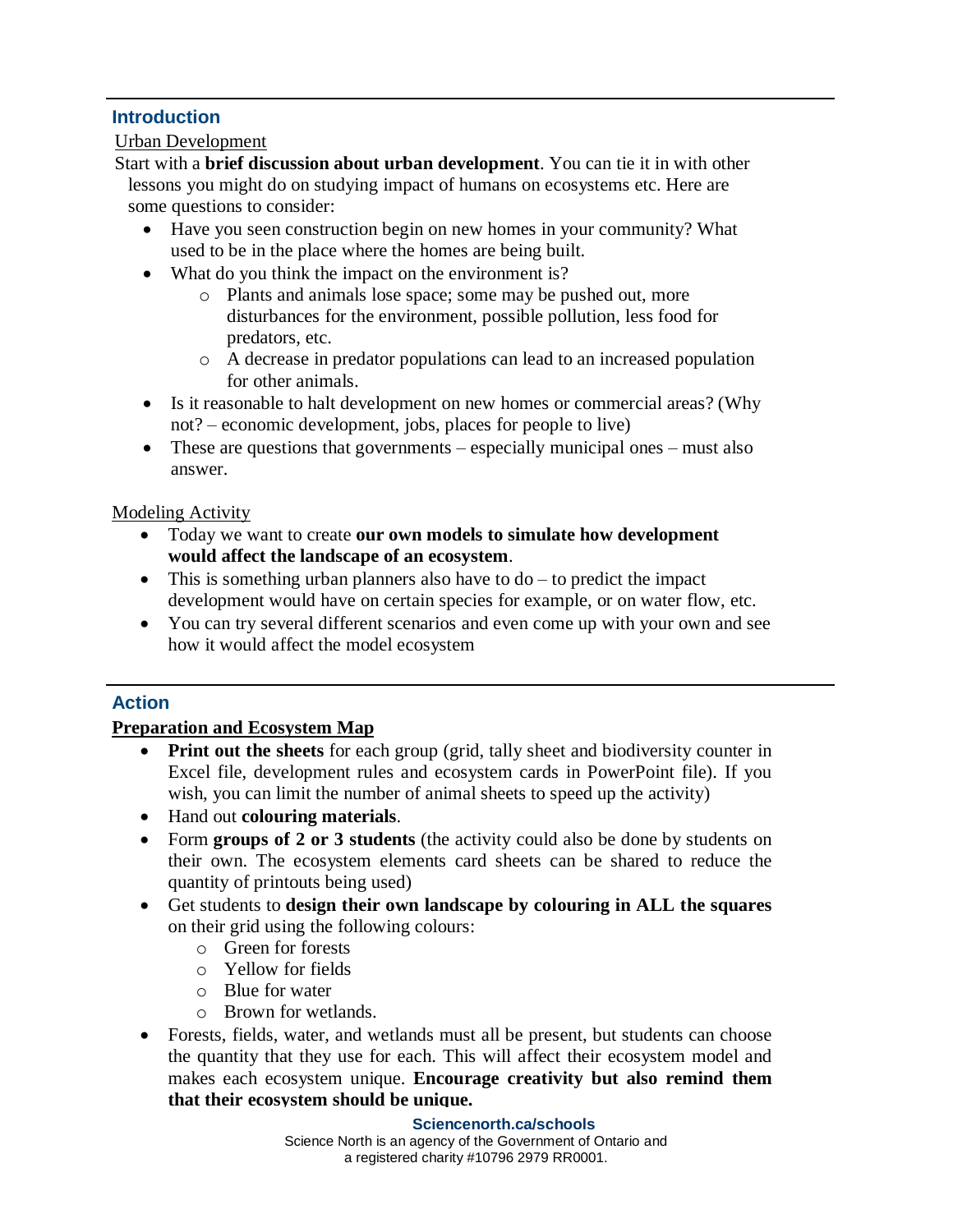#### Initial Scenario

- We will now see what your ecosystem can support. You have been given a number of biotic and abiotic elements for your ecosystem. Each one has a card that tells you what this element needs in order to be present.
	- o First**, count the number of squares for each element of landscape (forest, fields, wetlands, water) and use that information to complete the first column of your tally sheet.** Note that you won't have any protected or developed fields yet, therefore these fields already have a 0 in them. This is your land before humans make an impact.
	- o Using the landscape grid and the available ecosystem cards, determine the quantity of each species of flora and fauna. You can use the biodiversity counter sheet on the excel file to help you keep track. Add the number of unique species to the tally sheet in the biodiversity box.
		- NOTE: Some of the conditions on the biodiversity cards will require discussion and it is possible that there is no right or wrong answer.

## Development Rules (several scenarios if possible)

**The government has set some rules for development (see handout)** and we want to see how they affect our ecosystem. Students can now select areas they want to protect and open for development in their ecosystem. It's easiest if this is completed on transparency film to be able to distinguish between the different scenarios. If you do not have transparency film to use, the activity can still be completed using different coloured pencils to draw the outlines of the new areas.

- **Overlay transparency film** on your map and then:
	- o Outline the protected areas first as this land is set aside before development begins.
	- o **Outline the industrial areas and residential areas next.**
- Once all your areas are outlined, **record the results** on the tally sheet. Use the tally sheet to **calculate the income and population**.
- Finally **determine which flora or fauna are still present in your ecosystem**. Use the biodiversity counter sheet to help you keep track and **record the total number for "biodiversity" on the tally sheet.**

Repeat exercise with different development rules or come up with your own rules and see what happens!

## **Consolidation/Extension**

Discuss the results. Points to consider:

- How was **biodiversity** affected by different rules?
- How was the **income and population** affected by different rules?
- Were **particular animals affected** more than others by development?
- Discuss **sustainability:**
	- o Sustainability means that we can sustain a certain state of the ecosystem for the long term. It means that a certain amount of biodiversity can co-exist with economic activity and humans living in the area.

#### **Sciencenorth.ca/schools**